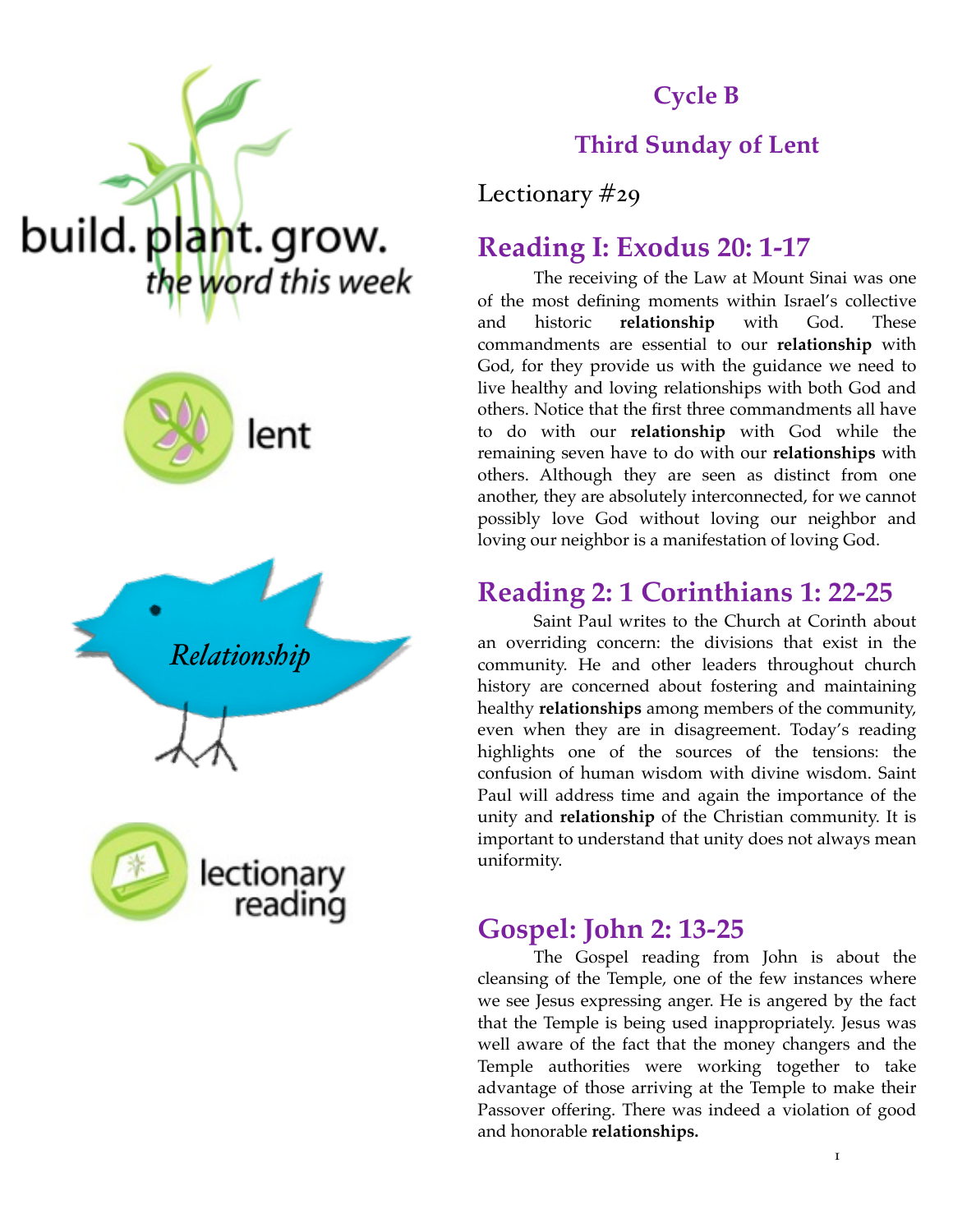

*Love You Forever*  Written by Robert Munsch Illustrated by Sheila McGraw Publication 1995 Firefly Books ISBN-10: 0920668372 ISBN-13: 978-0920668375



Relationships are all about our connection with others and the efforts that are put forth to build and maintain a healthy connection with others.

### **Love You Forever**

*Love You Forever* is an inspirational book about the **relationship** between a mother and her son from his birth to his adult years and how their **relationship** evolves. It is an absolutely beautiful story about love and **relationships** and how the nature of duties in **relationships** change as individuals mature and age. The steadfast bond between parent and child and their **relationship** is the focus of the story. The story follows the love of the mother for her infant through the troublesome twos, the lazy years, and the difficult teen years. Things change, but her love never diminishes and the mother is always present in the **relationship**, no matter the response, or lack of response, from her son. This story is a perfect parallel of some of our moments of **relationship** with our God as the ever faithful parent and us as the not always grateful child.

# **Activity: Relationships are Important**

Step One: Brainstorm with the students all the words that they would use to identify a good friend or attributes of a good relationship.

Step Two: After the students have compiled a list of the words that they would use as descriptors of a good friend or good relationship, ask them to create stories around those words. Make a slip of all the words that the students mentioned and have each student pick a slip of paper out of a container and then pair them up so that they can work on a story having to do with each of the words. After this part of the activity, they may move on to Step Three.

Step Three: Have each pair of students present their words and the stories that they developed regarding that word.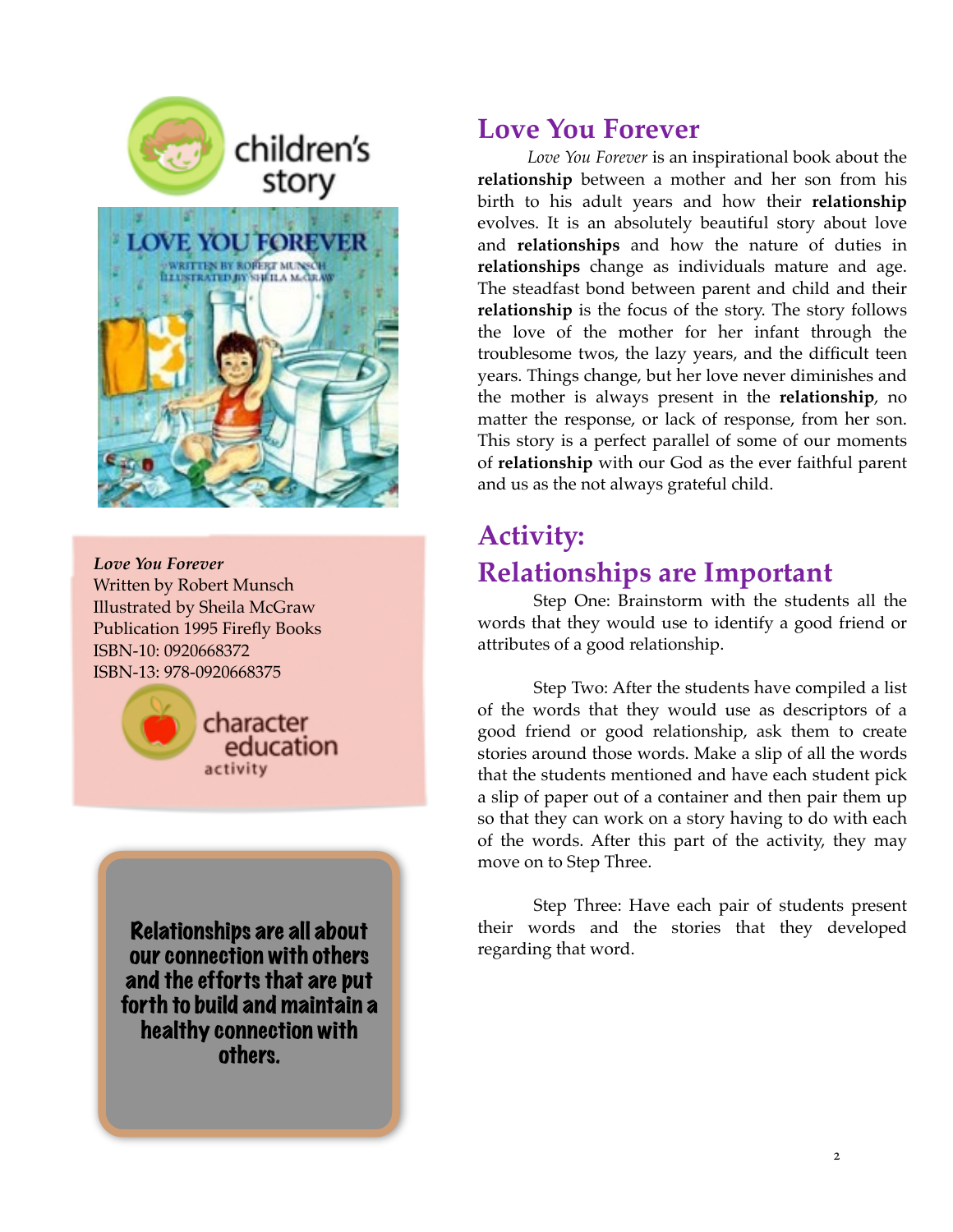Love is an absolute necessity for relationships, and as Mother Teresa of Calcutta once said, "authentic love does not measure, it just gives."



Look. Feel. Know. Act.

# **What could you do today?**

Each and every person is involved in many types of relationships, and they all involve an investment of time and energy. Make a list of all the individuals you are in a relationship with: family members, friends, teammates, classmates, etc. Just opposite the names of those individuals, make some notes as to how you might improve your relationship with that person. For example, across from your teacher's name you might write down the idea of being more attentive in class, and across from a friend's name you might indicate that you want to be better about sharing more readily with them. It is very important for us to remember that we can only improve ourselves and not try to change someone else.

#### **Look Feel Know Act**

Being isolated or separated from others can cause us a great deal of loneliness and discomfort. As human beings, we were created by God to be in **relationship**  with one another, and there are times when our **relationships** suffer because of misunderstandings and carelessness. These are the times where we might find ourselves outside of relationships and we must try to reenter the relationship by being forgiving or by asking for forgiveness.

In all **relationships,** there is a distinct kind of love that is appropriate to each unique **relationship.** However, the love that is part of every relationship is what is known as agape. Agape is the Greek word for Christian love, and it is defined as a love that always seeks the good of the other based on our **relationship**  with them.